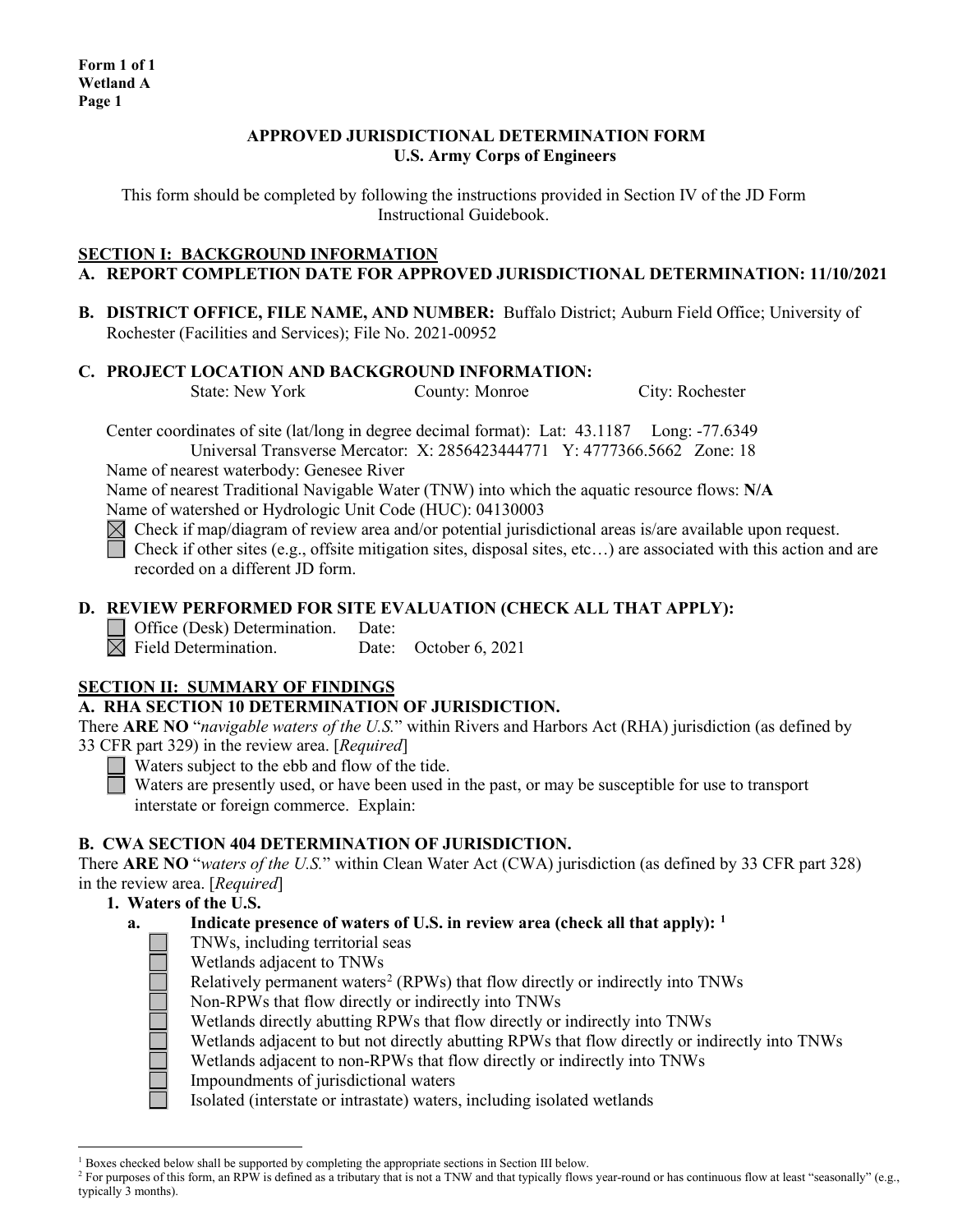#### **b. Identify (estimate) size of waters of the U.S. in the review area:**

Non-wetland waters: linear feet: width (ft) and/or acres. Wetlands: acres.

#### **c. Limits (boundaries) of jurisdiction** based on: **Pick List**

Elevation of established OHWM (if known):

2. Non-regulated waters/wetlands (check if applicable):<sup>[3](#page-1-0)</sup>  $\boxtimes$  Potentially jurisdictional waters and/or wetlands were assessed within the review area and determined to be not jurisdictional.

Wetland A PEM 0.59 acre

Explain: This wetland is located at the toe of a steep slope from the parking lot above and is an isolated, intrastate wetland which has no interstate or foreign commerce nexus

### **SECTION III: CWA ANALYSIS**

#### **A. TNWs AND WETLANDS ADJACENT TO TNWs**

**The agencies will assert jurisdiction over TNWs and wetlands adjacent to TNWs. If the aquatic resource is a TNW, complete Section III.A.1 and Section III.D.1. only; if the aquatic resource is a wetland adjacent to a TNW, complete Sections III.A.1 and 2 and Section III.D.1.; otherwise, see Section III.B below**.

**1. TNW** 

Identify TNW: Summarize rationale supporting determination:

**2. Wetland adjacent to TNW** 

Summarize rationale supporting conclusion that wetland is "adjacent":

### **B. CHARACTERISTICS OF TRIBUTARY (THAT IS NOT A TNW) AND ITS ADJACENT WETLANDS (IF ANY):**

**This section summarizes information regarding characteristics of the tributary and its adjacent wetlands, if any, and it helps determine whether or not the standards for jurisdiction established under** *Rapanos* **have been met.** 

**The agencies will assert jurisdiction over non-navigable tributaries of TNWs where the tributaries are "relatively permanent waters" (RPWs), i.e. tributaries that typically flow year-round or have continuous flow at least seasonally (e.g., typically 3 months). A wetland that directly abuts an RPW is also jurisdictional. If the aquatic resource is not a TNW, but has year-round (perennial) flow, skip to Section III.D.2. If the aquatic resource is a wetland directly abutting a tributary with perennial flow, skip to Section III.D.4.** 

**A wetland that is adjacent to but that does not directly abut an RPW requires a significant nexus evaluation. Corps districts and EPA regions will include in the record any available information that documents the existence of a significant nexus between a relatively permanent tributary that is not perennial (and its adjacent wetlands if any) and a traditional navigable water, even though a significant nexus finding is not required as a matter of law.**

**If the waterbody[4](#page-1-1) is not an RPW, or a wetland directly abutting an RPW, a JD will require additional data to determine if the waterbody has a significant nexus with a TNW. If the tributary has adjacent** 

<span id="page-1-0"></span><sup>&</sup>lt;sup>3</sup> Supporting documentation is presented in Section III.F.

<span id="page-1-1"></span><sup>4</sup> Note that the Instructional Guidebook contains additional information regarding swales, ditches, washes, and erosional features generally and in the arid West.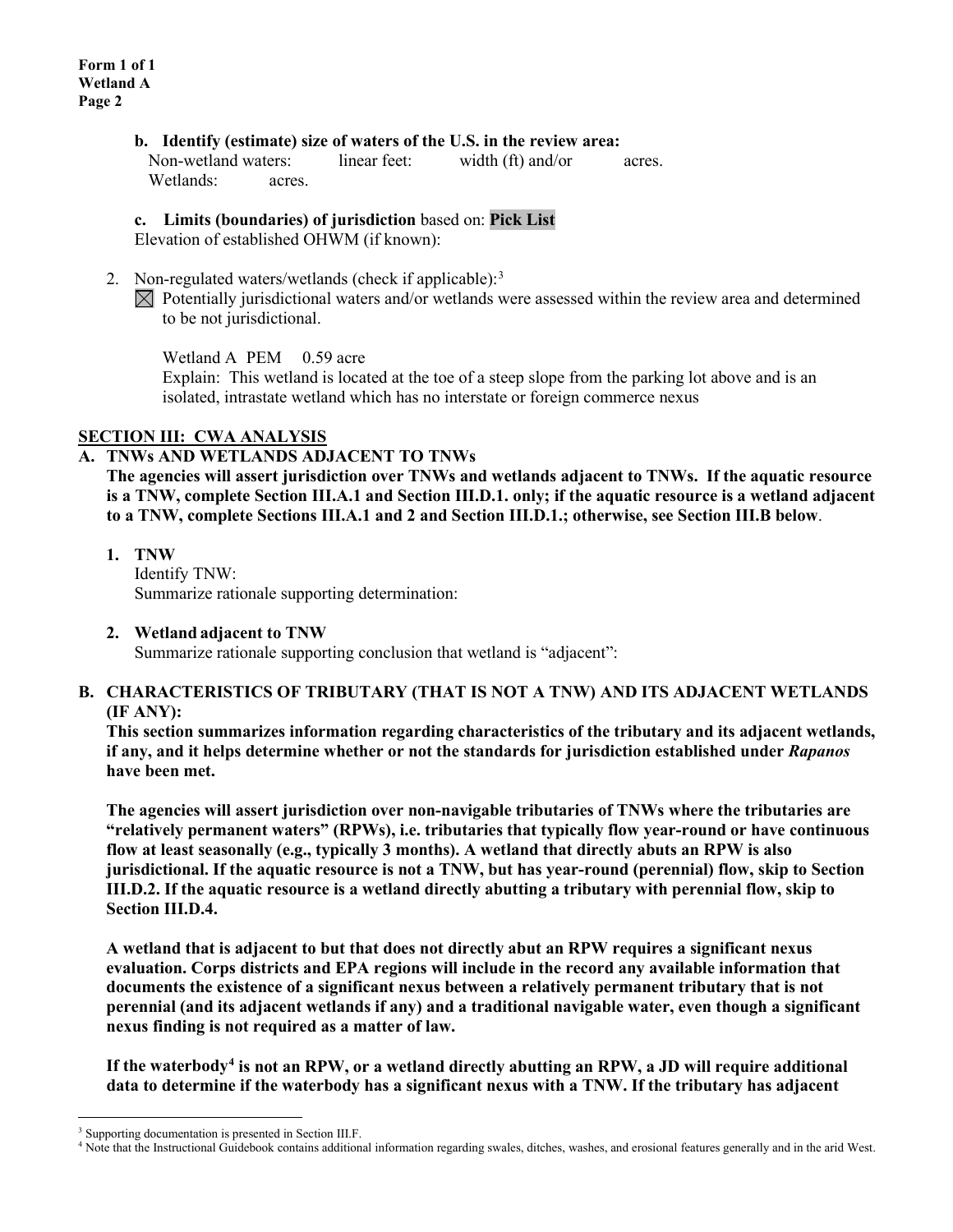**Form 1 of 1 Wetland A Page 3**

> **wetlands, the significant nexus evaluation must consider the tributary in combination with all of its adjacent wetlands. This significant nexus evaluation that combines, for analytical purposes, the tributary and all of its adjacent wetlands is used whether the review area identified in the JD request is the tributary, or its adjacent wetlands, or both. If the JD covers a tributary with adjacent wetlands, complete Section III.B.1 for the tributary, Section III.B.2 for any onsite wetlands, and Section III.B.3 for all wetlands adjacent to that tributary, both onsite and offsite. The determination whether a significant nexus exists is determined in Section III.C below.**

- **1. Characteristics of non-TNWs that flow directly or indirectly into TNW**
	- **(i) General Area Conditions:**

| Watershed size:          | <b>Pick List</b> |        |
|--------------------------|------------------|--------|
| Drainage area:           | <b>Pick List</b> |        |
| Average annual rainfall: |                  | inches |

## **(ii) Physical Characteristics:**

(a) Relationship with TNW:

| 1.31                                                                            |
|---------------------------------------------------------------------------------|
| $\Box$ Tributary flows directly into TNW.                                       |
| $\Box$ Tributary flows through <b>Pick List</b> tributaries before entering TNW |
| Project waters are Pick List river miles from TNW                               |
| Project waters are Pick List river miles from RPW                               |
| Project waters are Pick List aerial (straight) miles from TNW                   |
| Project waters are Pick List aerial (straight) miles from RPW                   |
| Project waters cross or serve as state boundaries. Explain:                     |
| Identify flow route to $TNW^5$ :                                                |
| Tributary stream order, if known:                                               |
|                                                                                 |

(b) General Tributary Characteristics (check all that apply):

| Natural<br><b>Tributary</b> is:                                                 |
|---------------------------------------------------------------------------------|
| Artificial (man-made). Explain:                                                 |
| Manipulated (man-altered). Explain:                                             |
| Tributary properties with respect to top of bank (estimate):                    |
| Average width:<br>feet                                                          |
| Average depth:<br>feet                                                          |
| Average side slopes: Pick List                                                  |
| Primary tributary substrate composition (check all that apply):                 |
| Sands<br>Silts<br>Concrete                                                      |
| Muck<br>Cobbles<br>Gravel                                                       |
| Bedrock<br>Vegetation. Type/% cover:                                            |
| Other. Explain:                                                                 |
| Tributary condition/stability [e.g., highly eroding, sloughing banks]. Explain: |
| Presence of run/riffle/pool complexes. Explain:                                 |
| Tributary geometry: Pick List                                                   |
| Tributary gradient (approximate average slope):<br>$\frac{0}{0}$                |
|                                                                                 |
| Flow:<br>(c)                                                                    |
| Tributary provides for: Pick List                                               |
| Estimate average number of flow events in review area/year: Pick List           |
| Describe flow regime:                                                           |
| Other information on duration and volume:                                       |
| Surface flow is: Pick List. Characteristics:                                    |
|                                                                                 |

<span id="page-2-0"></span><sup>5</sup> Flow route can be described by identifying, e.g., tributary a, which flows through the review area, to flow into tributary b, which then flows into TNW.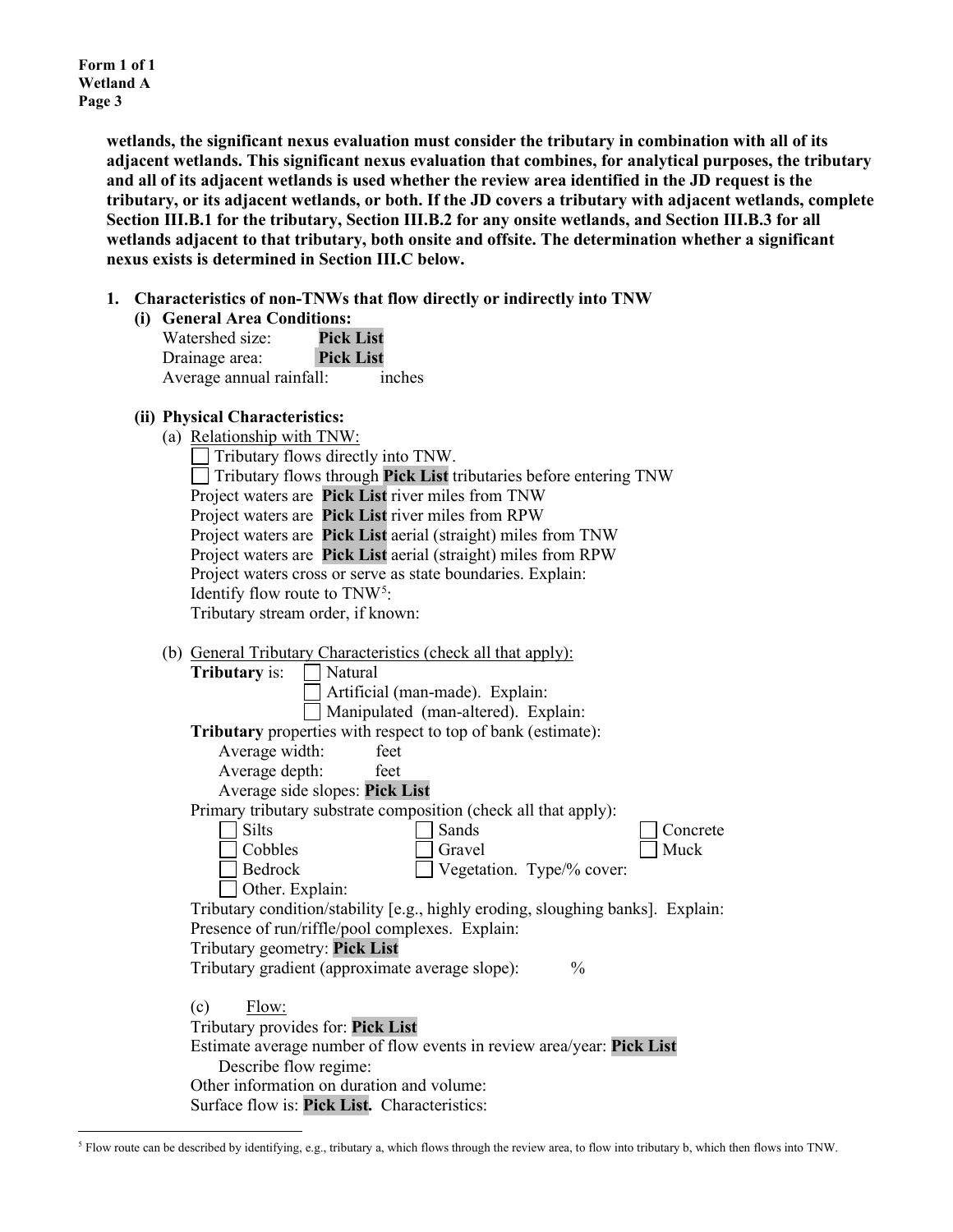| Subsurface flow: Pick List. Explain findings:<br>Dye (or other) test performed:<br>Tributary has (check all that apply):<br>Bed and banks<br>$OHWM6$ (check all indicators that apply):<br>clear, natural line impressed on the bank<br>changes in the character of soil<br>shelving<br>vegetation matted down, bent, or absent<br>leaf litter disturbed or washed away<br>multiple observed or predicted flow events<br>abrupt change in plant community | the presence of litter and debris<br>destruction of terrestrial vegetation<br>the presence of wrack line<br>sediment sorting<br>scour<br>sediment deposition<br>water staining |
|-----------------------------------------------------------------------------------------------------------------------------------------------------------------------------------------------------------------------------------------------------------------------------------------------------------------------------------------------------------------------------------------------------------------------------------------------------------|--------------------------------------------------------------------------------------------------------------------------------------------------------------------------------|
|                                                                                                                                                                                                                                                                                                                                                                                                                                                           |                                                                                                                                                                                |
|                                                                                                                                                                                                                                                                                                                                                                                                                                                           |                                                                                                                                                                                |
| other (list):                                                                                                                                                                                                                                                                                                                                                                                                                                             |                                                                                                                                                                                |
| Discontinuous OHWM. <sup>7</sup> Explain:                                                                                                                                                                                                                                                                                                                                                                                                                 |                                                                                                                                                                                |
|                                                                                                                                                                                                                                                                                                                                                                                                                                                           |                                                                                                                                                                                |

If factors other than the OHWM were used to determine lateral extent of CWA jurisdiction (check all that apply):

**High Tide Line indicated by:** Mean High Water Mark indicated by:  $\Box$  oil or scum line along shore objects  $\Box$  survey to available datum; fine shell or debris deposits (foreshore)  $\Box$  physical markings; physical markings/characteristics  $\boxtimes$  vegetation lines/changes in vegetation types. tidal gauges other (list):

## **(iii) Chemical Characteristics:**

Characterize tributary (e.g., water color is clear, discolored, oily film; water quality; general watershed characteristics, etc.). Explain:

Identify specific pollutants, if known:

#### **(iv) Biological Characteristics. Channel supports (check all that apply):**

- Riparian corridor. Characteristics (type, average width):
- Wetland fringe. Characteristics:

 $\Box$  Habitat for:

Federally Listed species. Explain findings:

Fish/spawn areas. Explain findings:

Other environmentally-sensitive species. Explain findings:

Aquatic/wildlife diversity. Explain findings:

## **2. Characteristics of wetlands adjacent to non-TNW that flow directly or indirectly into TNW**

#### **(i) Physical Characteristics:**

(a) General Wetland Characteristics:

Properties:

Wetland size: acres

Wetland type. Explain:

Wetland quality. Explain:

Project wetlands cross or serve as state boundaries. Explain:

<span id="page-3-1"></span><span id="page-3-0"></span><sup>6</sup> A natural or man-made discontinuity in the OHWM does not necessarily sever jurisdiction (e.g., where the stream temporarily flows underground, or where the OHWM has been removed by development or agricultural practices). Where there is a break in the OHWM that is unrelated to the waterbody's flow regime (e.g., flow over a rock outcrop or through a culvert), the agencies will look for indicators of flow above and below the break. 7 Ibid.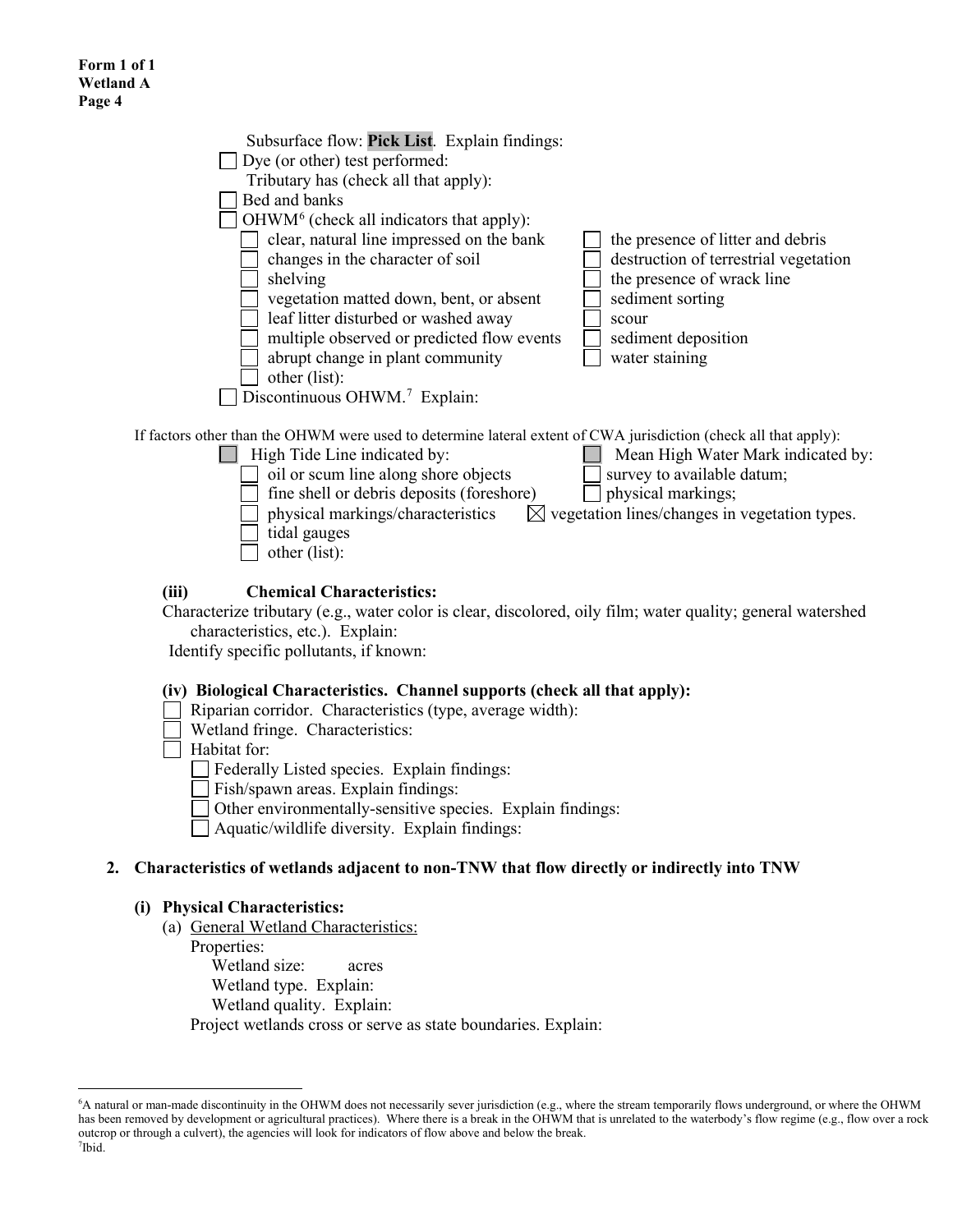| (b) General Flow Relationship with Non-TNW:   |
|-----------------------------------------------|
| Flow is: Pick List. Explain:                  |
| Surface flow is: Pick List                    |
| Characteristics:                              |
| Subsurface flow: Pick List. Explain findings: |

Dye (or other) test performed:

### (c) Wetland Adjacency Determination with Non-TNW:

Directly abutting

 $\Box$  Not directly abutting

Discrete wetland hydrologic connection. Explain:

Ecological connection. Explain:

- $\Box$  Separated by berm/barrier. Explain:
- (d) Proximity (Relationship) to TNW

Project wetlands are **Pick List** river miles from TNW. Project waters are **Pick List** aerial (straight) miles from TNW. Flow is from: **Pick List.** Estimate approximate location of wetland as within the **Pick List** floodplain.

#### **(ii) Chemical Characteristics:**

Characterize wetland system (e.g., water color is clear, brown, oil film on surface; water quality; general watershed characteristics; etc.). Explain: Identify specific pollutants, if known:

**(iii) Biological Characteristics. Wetland supports (check all that apply):** Riparian buffer. Characteristics (type, average width):

Vegetation type/percent cover. Explain:

 $\Box$  Habitat for:

Federally Listed species. Explain findings:

Fish/spawn areas. Explain findings:

Other environmentally-sensitive species. Explain findings:

Aquatic/wildlife diversity. Explain findings:

#### **3. Characteristics of all wetlands adjacent to the tributary (if any)**

All wetland(s) being considered in the cumulative analysis: **Pick List**

Approximately () acres in total are being considered in the cumulative analysis.

For each wetland, specify the following:

Directly abuts?  $(Y/N)$  Size (in acres) Directly abuts?  $(Y/N)$  Size (in acres)

Summarize overall biological, chemical and physical functions being performed:

## **C. SIGNIFICANT NEXUS DETERMINATION**

**A significant nexus analysis will assess the flow characteristics and functions of the tributary itself and the functions performed by any wetlands adjacent to the tributary to determine if they significantly affect the chemical, physical, and biological integrity of a TNW. For each of the following situations, a significant nexus exists if the tributary, in combination with all of its adjacent wetlands, has more than a speculative or insubstantial effect on the chemical, physical and/or biological integrity of a TNW. Considerations when evaluating significant nexus include, but are not limited to the volume, duration, and frequency of the flow of water in the tributary and its proximity to a TNW, and the functions performed by the tributary and all its adjacent wetlands. It is not appropriate to determine significant**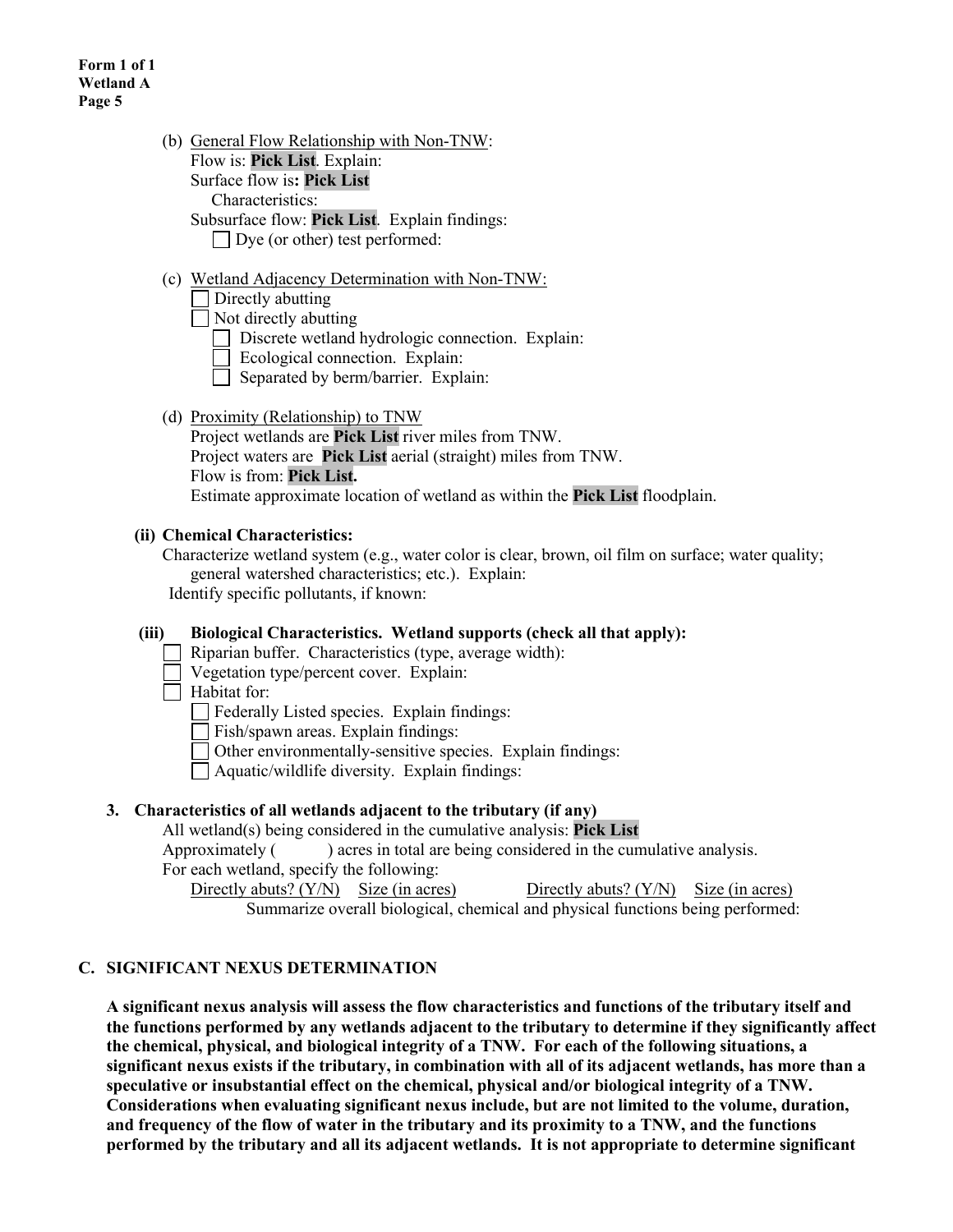**Form 1 of 1 Wetland A Page 6**

> **nexus based solely on any specific threshold of distance (e.g. between a tributary and its adjacent wetland or between a tributary and the TNW). Similarly, the fact an adjacent wetland lies within or outside of a floodplain is not solely determinative of significant nexus.**

### **Draw connections between the features documented and the effects on the TNW, as identified in the**  *Rapanos* **Guidance and discussed in the Instructional Guidebook. Factors to consider include, for example:**

- Does the tributary, in combination with its adjacent wetlands (if any), have the capacity to carry pollutants or flood waters to TNWs, or to reduce the amount of pollutants or flood waters reaching a TNW?
- Does the tributary, in combination with its adjacent wetlands (if any), provide habitat and lifecycle support functions for fish and other species, such as feeding, nesting, spawning, or rearing young for species that are present in the TNW?
- Does the tributary, in combination with its adjacent wetlands (if any), have the capacity to transfer nutrients and organic carbon that support downstream foodwebs?
- Does the tributary, in combination with its adjacent wetlands (if any), have other relationships to the physical, chemical, or biological integrity of the TNW?

### **Note: the above list of considerations is not inclusive and other functions observed or known to occur should be documented below:**

- **1. Significant nexus findings for non-RPW that has no adjacent wetlands and flows directly or indirectly into TNWs.** Explain findings of presence or absence of significant nexus below, based on the tributary itself, then go to Section III.D: .
- **2. Significant nexus findings for non-RPW and its adjacent wetlands, where the non-RPW flows directly or indirectly into TNWs.** Explain findings of presence or absence of significant nexus below, based on the tributary in combination with all of its adjacent wetlands, then go to Section III.D: .
- **3. Significant nexus findings for wetlands adjacent to an RPW but that do not directly abut the RPW.** Explain findings of presence or absence of significant nexus below, based on the tributary in combination with all of its adjacent wetlands, then go to Section III.D:

## **D. DETERMINATIONS OF JURISDICTIONAL FINDINGS. THE SUBJECT WATERS/WETLANDS ARE (CHECK ALL THAT APPLY):**

**1. TNWs and Adjacent Wetlands.** Check all that apply and provide size estimates in review area: TNWs: linear feet width (ft), Or, acres. Wetlands adjacent to TNWs: acres.

# **2. RPWs that flow directly or indirectly into TNWs.**

- Tributaries of TNWs where tributaries typically flow year-round are jurisdictional. Provide data and rationale indicating that tributary is perennial: .
- $\Box$  Tributaries of TNW where tributaries have continuous flow "seasonally" (e.g., typically three months each year) are jurisdictional. Data supporting this conclusion is provided at Section III.B. Provide rationale indicating that tributary flows seasonally:

Provide estimates for jurisdictional waters in the review area (check all that apply):

Tributary waters: linear feet width (ft).

Other non-wetland waters: acres.

Identify type(s) of waters: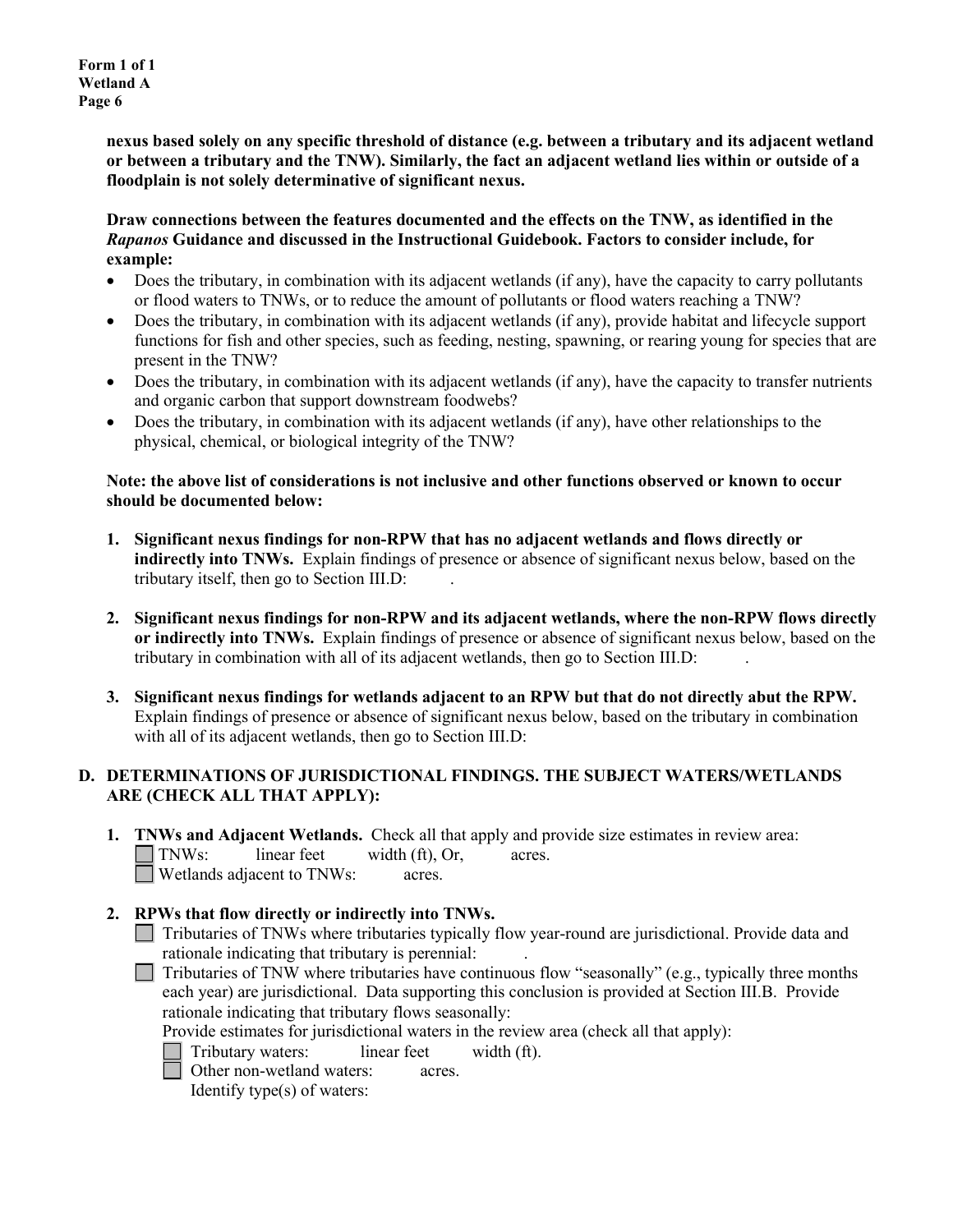### **3. Non-RPWs[8](#page-6-0) that flow directly or indirectly into TNWs.**

Waterbody that is not a TNW or an RPW, but flows directly or indirectly into a TNW, and it has a significant nexus with a TNW is jurisdictional. Data supporting this conclusion is provided at Section III.C.

Provide estimates for jurisdictional waters within the review area (check all that apply):

Tributary waters: linear feet width (ft).

**Other non-wetland waters:** acres.

Identify type(s) of waters:

### **4. Wetlands directly abutting an RPW that flow directly or indirectly into TNWs.**

Wetlands directly abut RPW and thus are jurisdictional as adjacent wetlands.

Wetlands directly abutting an RPW where tributaries typically flow year-round. Provide data and rationale

indicating that tributary is perennial in Section III.D.2, above. Provide rationale indicating that wetland is

directly abutting an RPW:

Wetlands directly abutting an RPW where tributaries typically flow "seasonally." Provide data indicating that tributary is seasonal in Section III.B and rationale in Section III.D.2, above. Provide rationale indicating that wetland is directly abutting an RPW:

Provide acreage estimates for jurisdictional wetlands in the review area: acres.

## **5. Wetlands adjacent to but not directly abutting an RPW that flow directly or indirectly into TNWs.**

 $\Box$  Wetlands that do not directly abut an RPW, but when considered in combination with the tributary to which they are adjacent and with similarly situated adjacent wetlands, have a significant nexus with a TNW are jurisidictional. Data supporting this conclusion is provided at Section III.C. Provide acreage estimates for jurisdictional wetlands in the review area: acres.

#### **6. Wetlands adjacent to non-RPWs that flow directly or indirectly into TNWs.**

- Wetlands adjacent to such waters, and have when considered in combination with the tributary to which they are adjacent and with similarly situated adjacent wetlands, have a significant nexus with a TNW are jurisdictional. Data supporting this conclusion is provided at Section III.C.
- Provide estimates for jurisdictional wetlands in the review area: acres.

## **7. Impoundments of jurisdictional waters. [9](#page-6-1)**

- As a general rule, the impoundment of a jurisdictional tributary remains jurisdictional.
	- Demonstrate that impoundment was created from "waters of the U.S.," or
	- Demonstrate that water meets the criteria for one of the categories presented above (1-6), or
	- Demonstrate that water is isolated with a nexus to commerce (see E below).

#### **E. ISOLATED [INTERSTATE OR INTRA-STATE] WATERS, INCLUDING ISOLATED WETLANDS, THE USE, DEGRADATION OR DESTRUCTION OF WHICH COULD AFFECT INTERSTATE COMMERCE, INCLUDING ANY SUCH WATERS (CHECK ALL THAT APPLY):[10](#page-6-2)**

- which are or could be used by interstate or foreign travelers for recreational or other purposes.
- from which fish or shellfish are or could be taken and sold in interstate or foreign commerce.
- which are or could be used for industrial purposes by industries in interstate commerce.
- Interstate isolated waters.Explain:
- Other factors.Explain:

#### **Identify water body and summarize rationale supporting determination:** .

<span id="page-6-0"></span><sup>&</sup>lt;sup>8</sup>See Footnote #3.

<span id="page-6-1"></span> $9$  To complete the analysis refer to the key in Section III.D.6 of the Instructional Guidebook.

<span id="page-6-2"></span>**<sup>10</sup> Prior to asserting or declining CWA jurisdiction based solely on this category, Corps Districts will elevate the action to Corps and EPA HQ for review consistent with the process described in the Corps/EPA** *Memorandum Regarding CWA Act Jurisdiction Following Rapanos.*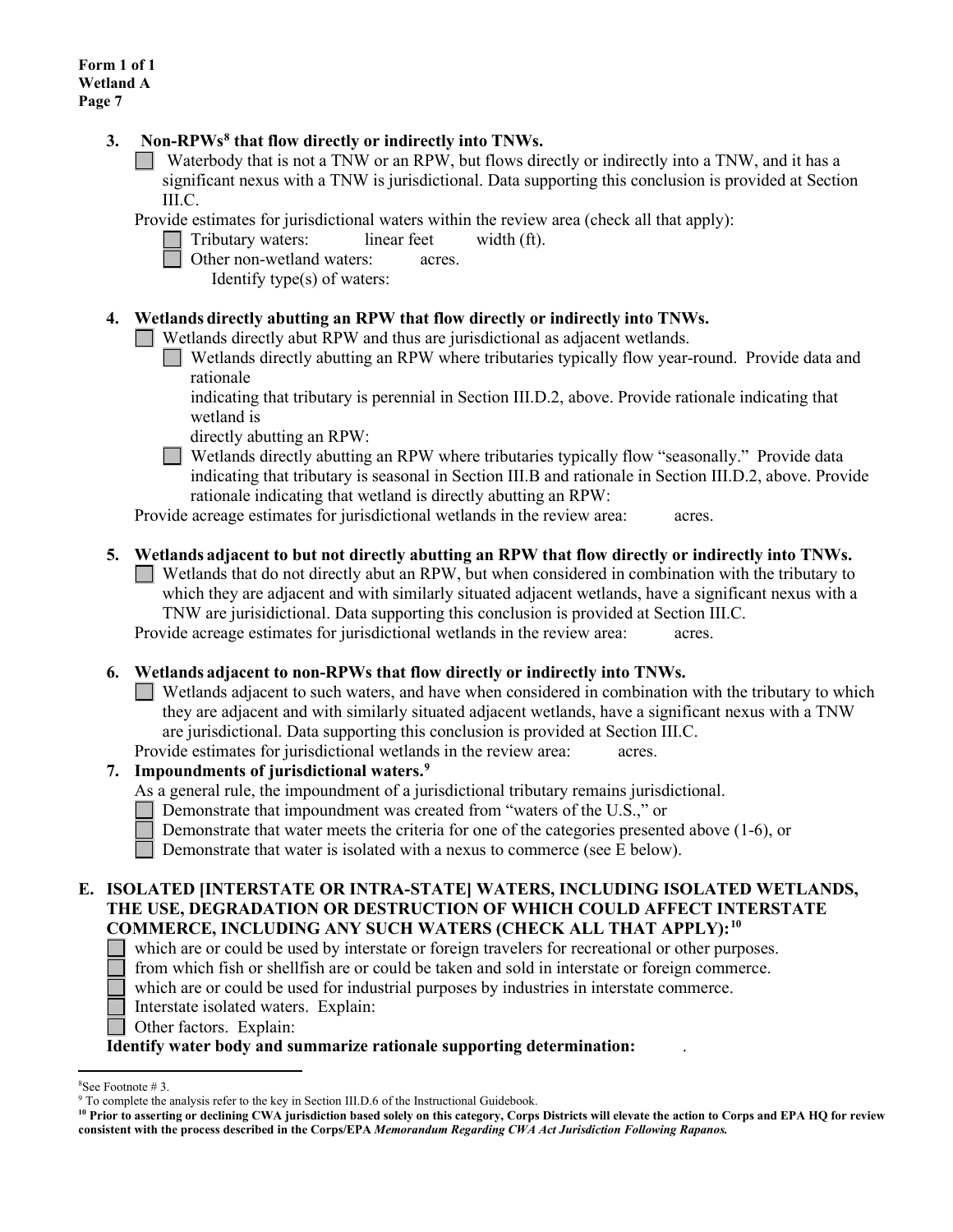Provide estimates for jurisdictional waters in the review area (check all that apply):

Tributary waters: linear feet width (ft).

Other non-wetland waters: acres.

Identify type(s) of waters:

**Netlands:** acres.

### **F. NON-JURISDICTIONAL WATERS, INCLUDING WETLANDS (CHECK ALL THAT APPLY):**

If potential wetlands were assessed within the review area, these areas did not meet the criteria in the 1987 Corps of Engineers Wetland Delineation Manual and/or appropriate Regional Supplements.

 **Review area included isolated waters with no substantial nexus to interstate (or foreign) commerce. Prior to the Jan 2001 Supreme Court decision in "***SWANCC***," the review area would have been regulated based solely on the "Migratory Bird Rule" (MBR).** 

 Waters do not meet the "Significant Nexus" standard, where such a finding is required for jurisdiction. Explain

 $\boxtimes$  Other: Explain: Wetland A is located at the toe of a steep slope within a remnant undeveloped forested area adjacent to the southwestern-most parking lot of Intercampus Drive on the University of Rochester campus. The wetland is obscured by canopy cover in most of the Google Earth aerials and the Historic Aerials website. However, the 2005 Google Earth photo clearly shows the wetland footprint. Note that the 2021 delineation map follows the same geometric outline as the 2005 Google Earth aerial.

According to the Web Soil Survey, the wetland area and the adjacent areas are identified as Ub – Urban Land associated within one area of the extensive University of Rochester campus. The Web Soil Survey indicated that the area is too developed to speculate a soil type. Alternatively, using the Munsell Soil Chart and the Field Guide to Hydric Soils in the United States (v. 8.2 2018) to interpret soil data, it was determined that hydric soil did not occur in areas other than Wetland A.

A review of historic aerial photographs and observations made by the Corps during the October 6, 2021 site visit confirm that Wetland A is geographically isolated with no connection to downstream waters.

The Genesee River, a Section 10 TNW, is the closest waterbody. Using the Google Earth measuring tool, it was estimated that Wetland A is approximately 170 feet from the Genesee River with elevated topography and bike/hiking trails as connection restrictions. Based on the above information it was determined that the wetland does not meet adjacency criteria. Further, due to topography and distance to the nearest tributary, the presence of a shallow subsurface flow connection is very unlikely

Provide acreage estimates for non-jurisdictional waters in the review area, where the sole potential basis of jurisdiction is the MBR factors (i.e., presence of migratory birds, presence of endangered species, use of water for irrigated agriculture), using best professional judgment (check all that apply):

Non-wetland waters (i.e., rivers, streams): linear feet width (ft).

Lakes/ponds: acres.  $\mathcal{L}$ 

**Other**  $\boxtimes$  Wetlands: Wetland A PEM 0.59 acre

Provide acreage estimates for non-jurisdictional waters in the review area that do not meet the "Significant Nexus" standard, where such a finding is required for jurisdiction (check all that apply):

Non-wetland waters (i.e., rivers, streams): linear feet, width (ft).

Lakes/ponds: acres.

Other non-wetland waters: acres. List type of aquatic resource:

Wetlands: acres.